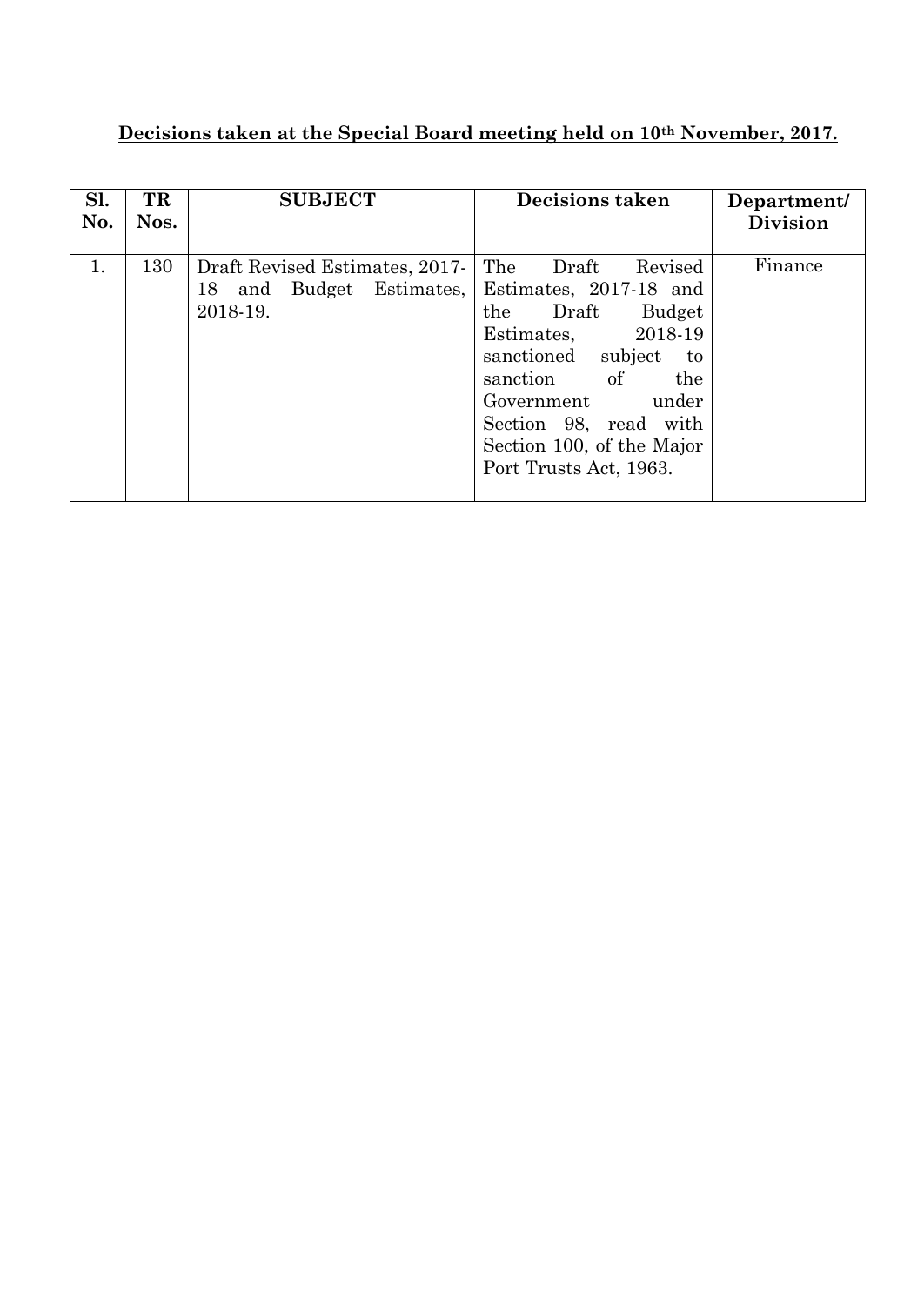| Sl.<br>No. | TR<br>Nos. | <b>SUBJECT</b>                                                                                                                                                                                | <b>Decisions taken</b>                                                                                                                                                                                                                                                                                                                          | Department/<br><b>Division</b> |
|------------|------------|-----------------------------------------------------------------------------------------------------------------------------------------------------------------------------------------------|-------------------------------------------------------------------------------------------------------------------------------------------------------------------------------------------------------------------------------------------------------------------------------------------------------------------------------------------------|--------------------------------|
| 1.         | 131        | Confirmation of the minutes of<br>the Board meeting held on<br>13th October 2017.                                                                                                             | The minutes of the Board<br>held<br>meeting<br>on<br>$13.10.2017$ are confirmed<br>corrections/<br>with<br>modifications.                                                                                                                                                                                                                       | General<br>Administration      |
| 2.         | 132        | Extension of<br>allotment of<br>space for setting up a shed for<br>battery recharging for<br>car<br>export of cars from Mumbai<br>Port<br>at<br>Gamadia<br>Yard<br>Volkswagen India Pvt. Ltd. | The Traffic Manager's<br>proposal at para 9 of the<br>note is approved.                                                                                                                                                                                                                                                                         | Traffic                        |
| 3.         | 133        | Entry into Port by Defence<br>Officers and Personnel, Coast<br>Guard, etc.                                                                                                                    | Approval is accorded to<br>issue<br>Dock<br>Entry<br>Permits-<br>(a) to officials of Navy,<br>Coast Guard, Customs<br>free of cost for a period<br>upto 7 days.<br>(b) for vehicles of Navy,<br>Guard<br>Coast<br>and<br>Customs free of Cost<br>for a period of 7 days;<br>and<br>(c) for a period more than<br>7 days on chargeable<br>basis. | Traffic                        |
| 4.         | 134        | Grant of Power of Attorney to<br>Officers in Finance<br>Department for filing of GST<br>returns.                                                                                              | The FA&CAO's proposal<br>at para 4 of the note is<br>approved.                                                                                                                                                                                                                                                                                  | Finance                        |
| 5.         | 135        | Demolition of the building to<br>accommodate<br>Pumping<br>Fireman's<br>Electrical<br>office,<br>Compressor<br>substation,<br>for<br>Ship Repair Facilities, Hughes<br>Dry Dock, Indira Dock. | The<br>Chief<br>Engineer's<br>proposal at para 5 of the<br>note is approved.                                                                                                                                                                                                                                                                    | Civil                          |
| 6.         | 136        | Scope of advertising<br>Notice<br>inviting<br>Tenders<br>in<br>Newspapers.                                                                                                                    | Chief<br>The<br>Engineer's<br>proposal at para 4 of the<br>note is approved.                                                                                                                                                                                                                                                                    | Civil                          |
| 7.         | 137        | Tender<br>No.<br>DC-01/2017-<br>Hiring of 2 Nos. Harbour Tugs<br>$(50 \text{ ton } \text{bollard } \text{pull } \text{each})$ for 5<br>years extendable for further<br>two years.             | The<br>Deputy<br>Conservator's proposal at<br>para 9 of the note is<br>approved.                                                                                                                                                                                                                                                                | Marine                         |

## **Decisions taken at the Board meeting held on 10th November, 2017.**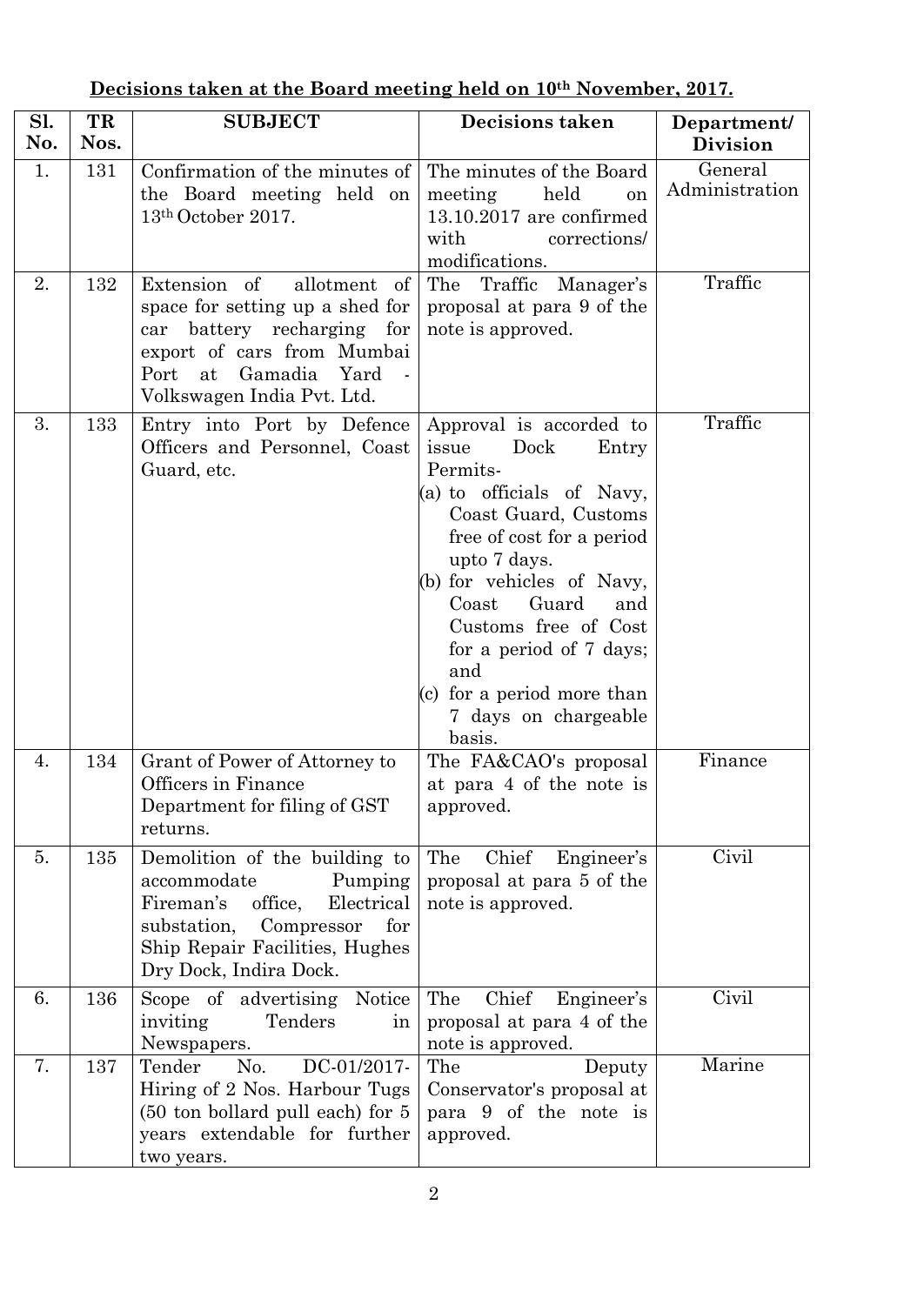| Sl.<br>No. | TR<br>Nos. | <b>SUBJECT</b>                                                                                                                                                                                                 | <b>Decisions taken</b>                                                                                                                                                                                                                                                                                                                                                                                                                                                                                                                                                                                                                                            | Department/<br><b>Division</b> |
|------------|------------|----------------------------------------------------------------------------------------------------------------------------------------------------------------------------------------------------------------|-------------------------------------------------------------------------------------------------------------------------------------------------------------------------------------------------------------------------------------------------------------------------------------------------------------------------------------------------------------------------------------------------------------------------------------------------------------------------------------------------------------------------------------------------------------------------------------------------------------------------------------------------------------------|--------------------------------|
| 8.         | 138        | Fixation of Way Leave Fee for<br>laying 24" pipeline from BPCL<br>Mumbai<br>refinery<br><b>New</b><br>$\mathbf{t}$<br>Pirpau Manifold.                                                                         | The<br>Chief<br>Engineer's<br>proposal at para 10 of the<br>note is approved.                                                                                                                                                                                                                                                                                                                                                                                                                                                                                                                                                                                     | Civil                          |
| 9.         | 139        | Authority to decide requests<br>for space in terms of Section<br>$3.3(A)(III)$ of SOR.                                                                                                                         | The<br>Traffic<br>Manager's<br>proposal at para 9 of the<br>note is approved.                                                                                                                                                                                                                                                                                                                                                                                                                                                                                                                                                                                     | Traffic                        |
| 10.        | 140        | <b>OOCJ</b><br>Writ<br>Court<br>High<br>Petition No. 1913 of 1996 -<br>Transworld Shipping Services<br>(I) Ltd. & Anr.  Petitioners<br>v/s The Board of Trustees of<br>the Port of Bombay & Anr<br>Respondents | Consideration deferred.                                                                                                                                                                                                                                                                                                                                                                                                                                                                                                                                                                                                                                           | Traffic                        |
| 11.        | 141        | Retention of<br>by<br>quarters<br>normal retirees.                                                                                                                                                             | Approval is accorded to -<br>continue the present<br>(i)<br>of<br>procedure<br>retention of quarters<br>for initial six months<br>after superannuation<br>the prescribed<br>on<br>rent as at para.1 of<br>the note.<br>(ii) retention of quarters<br>beyond six months<br>upto 12 months to be<br>allowed @ 40% of the<br>emoluments<br>last<br>drawn in case there<br>is no demand for the<br>quarters.<br>(iii) retention of quarters<br>beyond 12 months<br>upto a period of<br>further six months @<br>40%<br>of<br>the<br>emoluments<br>last<br>drawn or 25 times of<br>licence<br>fees.<br>whichever is more, if<br>there is no demand<br>for the quarters. | Welfare (GAD)                  |
| 12.        | 142        | Enlivening Sassoon Dock and<br><b>MbPT</b><br>lands.<br>other<br>Art<br>Festival and Installation of Art<br>Works on MbPT lands.                                                                               | The Board's ex-post facto<br>approval is accorded to<br>Chief<br>the<br>Engineer's<br>proposal at para 3 of the<br>note.                                                                                                                                                                                                                                                                                                                                                                                                                                                                                                                                          | Civil                          |